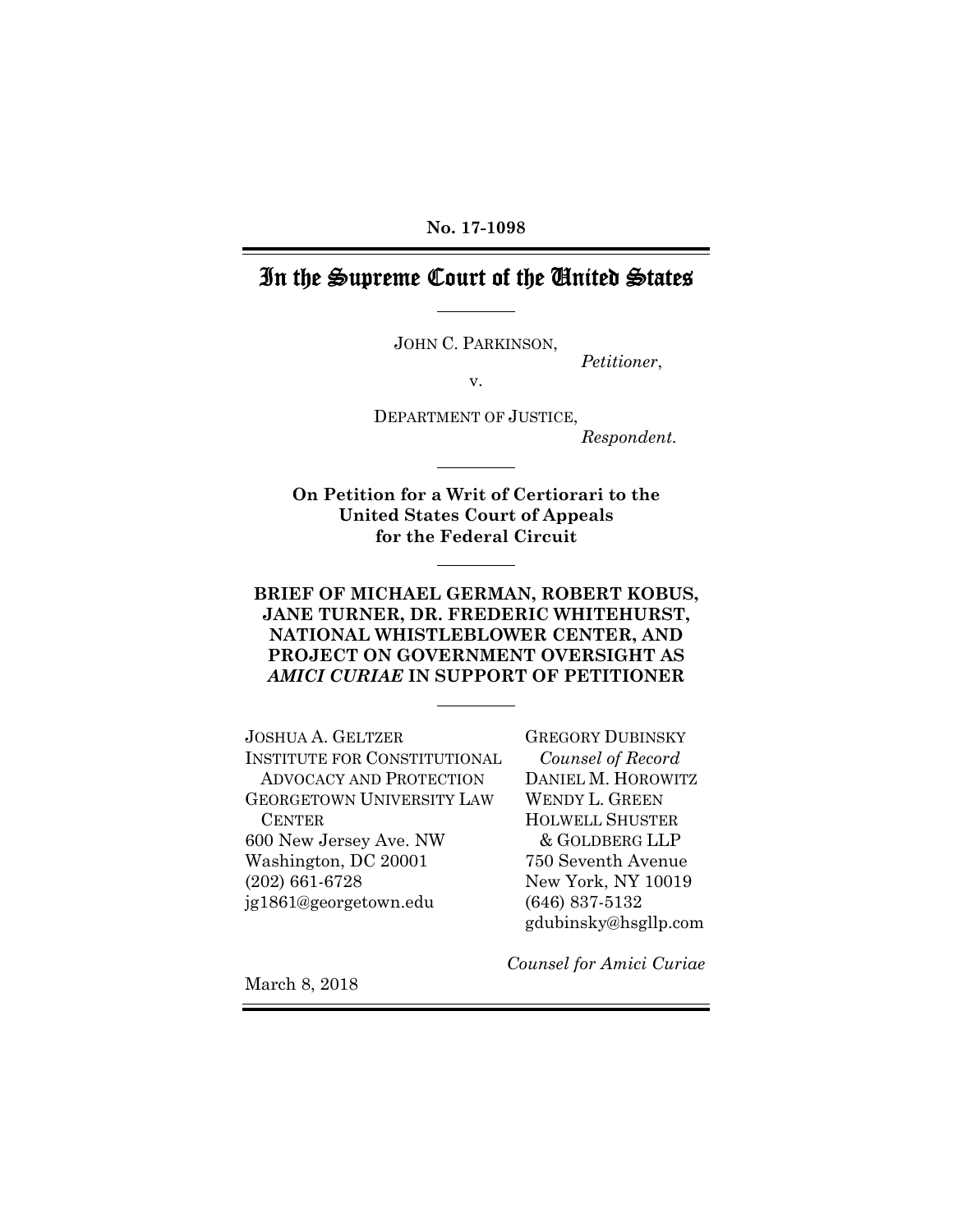# **TABLE OF CONTENTS**

| INTEREST OF AMICI CURIAE 1                                                                                                                                                         |
|------------------------------------------------------------------------------------------------------------------------------------------------------------------------------------|
| INTRODUCTION AND SUMMARY OF THE                                                                                                                                                    |
|                                                                                                                                                                                    |
| I. The Federal Circuit's Decision Leaves<br>Preference-Eligible FBI Whistleblowers<br>Without Adequate Protection from Reprisal4                                                   |
| A. The Federal Circuit's Decision Contravenes                                                                                                                                      |
| B. As The Experience Of Amici Shows, The<br>Federal Circuit's Decision Exposes Preference-<br>Eligible Whistleblowers To Flawed Procedures<br>Simply Because They Work At The FBI6 |
| C. The FBI Regulations Provide Lesser<br>Protections Than Congress Intended To Grant                                                                                               |
| II. Certiorari Should Be Granted To Correct The<br>Federal Circuit's Concerning Pattern Of<br><b>Unduly Narrowing Whistleblower</b>                                                |
|                                                                                                                                                                                    |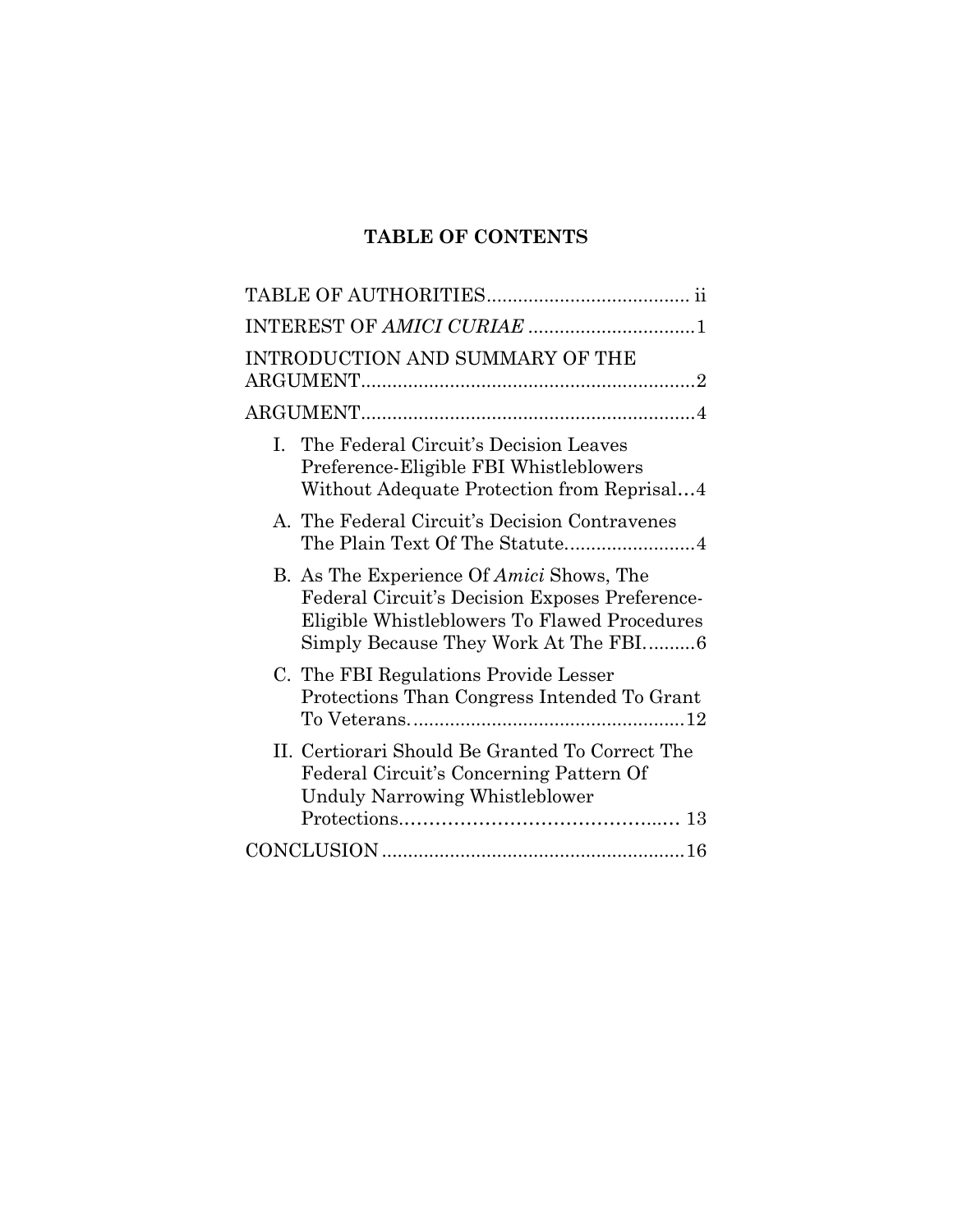# **TABLE OF AUTHORITIES**

## **CASES**

<span id="page-2-0"></span>

| CFTC v. Schor,                                                        |
|-----------------------------------------------------------------------|
| Clark v. Dep't of Army,<br>997 F.2d 1466 (Fed. Cir. 1993)  15         |
| Fisher v. Dep't of Defense,<br>52 M.S.P.R. 470 (M.S.P.B. 1992)  14    |
| Haley v. Dep't of Treasury,<br>977 F.2d 553 (Fed. Cir. 1992)  14      |
| Horton v. Dep't of Navy,<br>66 F.3d 279 (Fed. Cir. 1995)  14          |
| Jarecki v. United States,                                             |
| Lathram v. Snow,                                                      |
| Padilla v. Dep't of Air Force,<br>55 M.S.P.R. 540 (M.S.P.B. 1992)  14 |
| Pers. Adm'r of Massachusetts v. Feeney,                               |
| United States v. Fausto,                                              |
| Willis v. Dep't of Agriculture,<br>141 F.3d 1139 (Fed. Cir. 1998)  14 |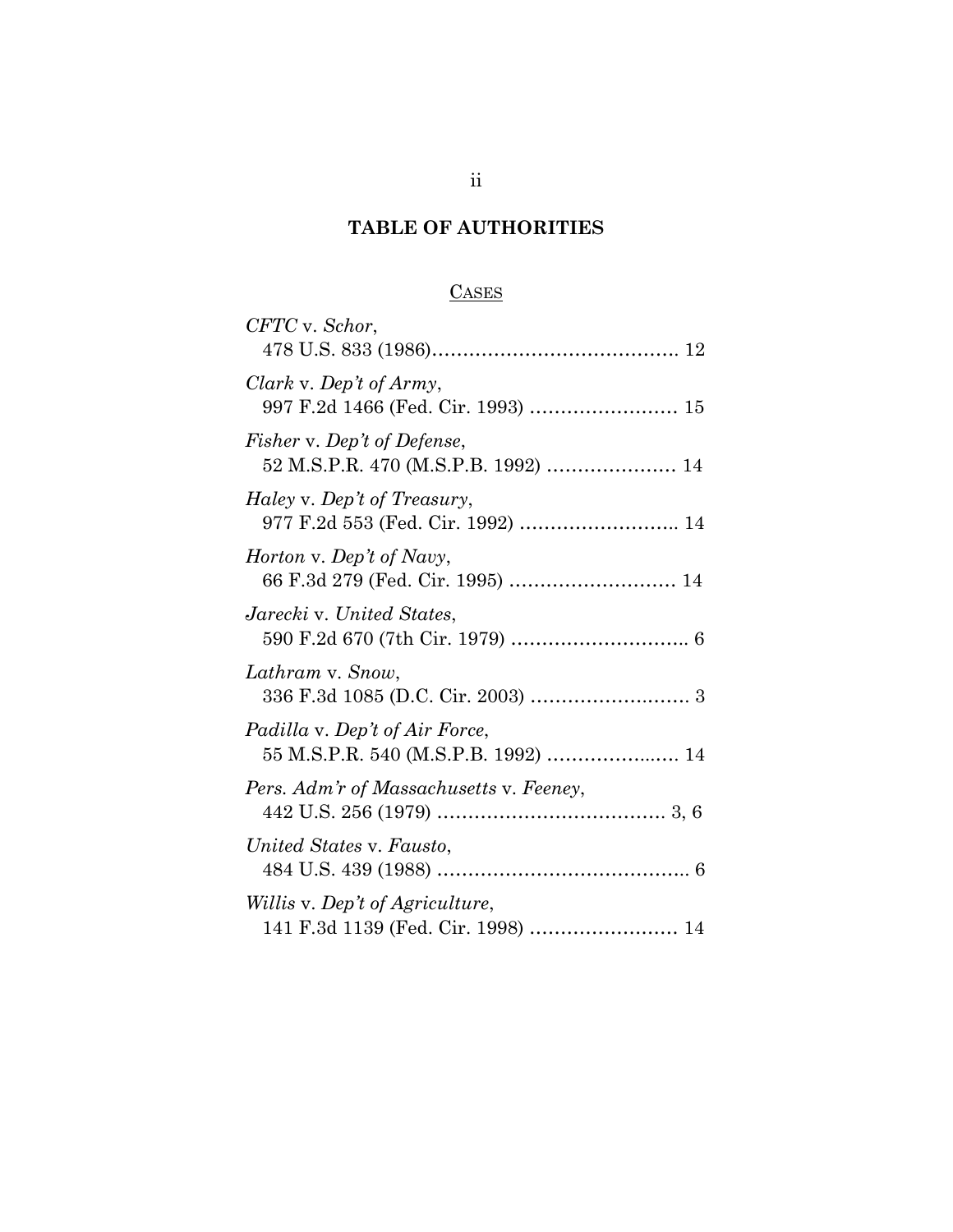## **STATUTES**

## **REGULATIONS**

## **OTHER AUTHORITIES**

| Carrie Johnson, A Decade After Blowing the Whistle |
|----------------------------------------------------|
| on the FBI, Vindication, Nat'l Public Radio (Apr.  |
| 15, 2015), available at                            |
| https://www.npr.org/2015/04/15/398518857/9-years-  |
| after-blowing-the-whistle-on-the-fbi-he-s-been-    |
|                                                    |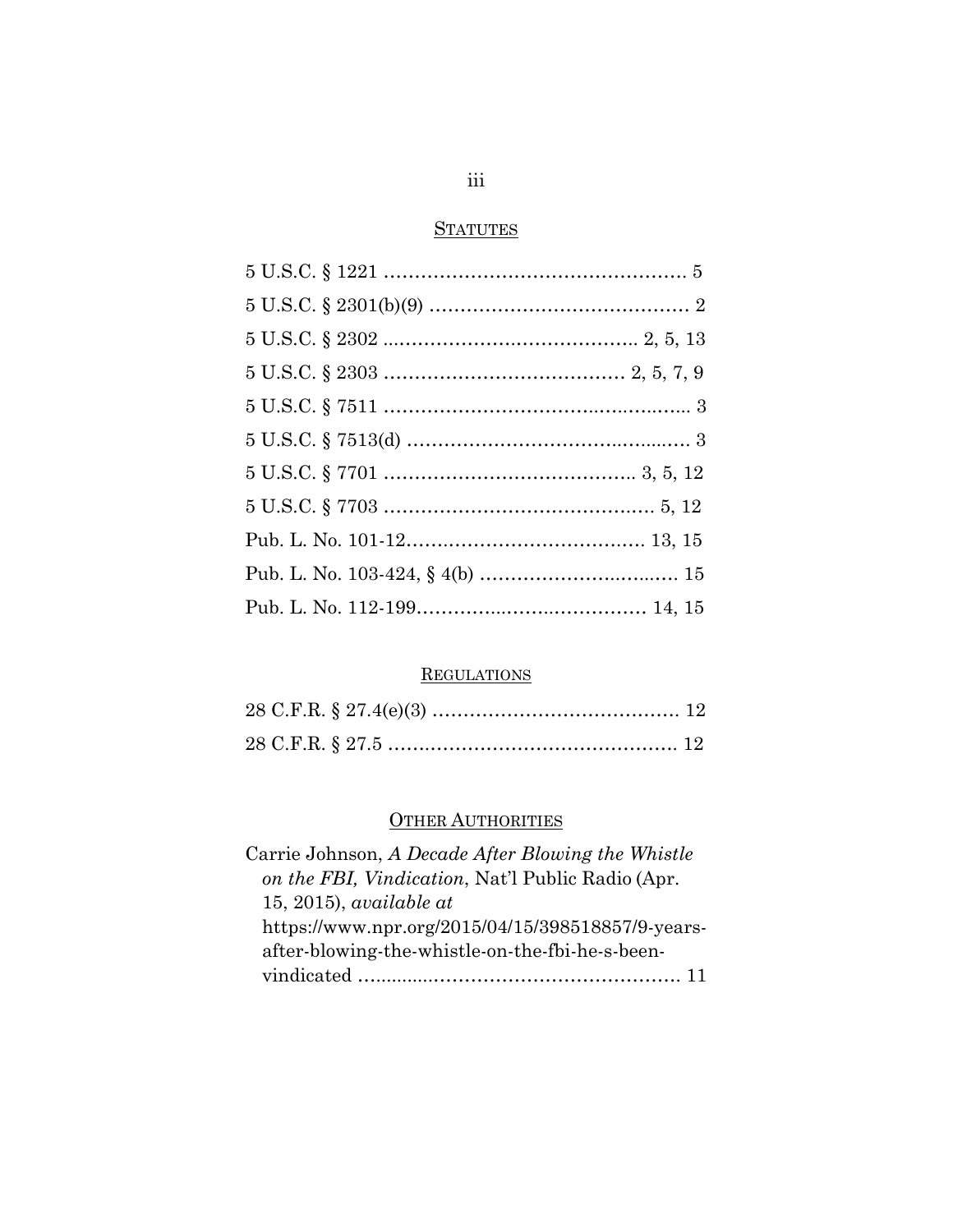| Dep't of Justice, Office of the Inspector General,<br>Executive Summary, The FBI Laboratory: An<br>Investigation into Laboratory Practices and<br>Alleged Misconduct in Explosives-Related and<br>Other Cases (Apr. 1997), available at<br>https://oig.justice.gov/special/9704a/index.htm  7                                                                      |
|--------------------------------------------------------------------------------------------------------------------------------------------------------------------------------------------------------------------------------------------------------------------------------------------------------------------------------------------------------------------|
| Eric Lichtblau, Report Finds Cover-Up in an F.B.I.<br>Case, N.Y. Times, Dec. 4, 2005, available at<br>http://www.nytimes.com/2005/12/04/politics/report-<br>finds-coverup-in-an-fbi-terror-case.html  10                                                                                                                                                           |
| Government Settles Suit Over F.B.I. Laboratory,<br>N.Y. Times, July 7, 2000, available at<br>http://www.nytimes.com/2000/07/07/us/national-<br>news-briefs-government-settles-suit-over-fbi-                                                                                                                                                                       |
| Joe Davidson, Report Says Procedures Put a Chilling<br>Effect on Potential FBI Whistleblowers, Wash. Post,<br>Mar. 3, 2015, available at<br>https://www.washingtonpost.com/politics/federal_g<br>overnment/report-says-procedures-put-a-chilling-<br>effect-on-potential-fbi-<br>whistleblowers/2015/03/03/160b8708-c1cf-11e4-<br>9271-610273846239_story.html  10 |
| Nat'l Whistleblower Ctr., Robert Kobus,<br>https://www.whistleblowers.org/meet-the-<br>whistleblowers/1544-robert-kobus  11                                                                                                                                                                                                                                        |
| National Security Whistleblowers in the Post-<br>September 11th Era: Lost in a Labyrinth and<br>Facing Subtle Retaliation: Hearing Before the<br>Subcomm. On Nat'l Security, Emerging Threats,                                                                                                                                                                     |

iv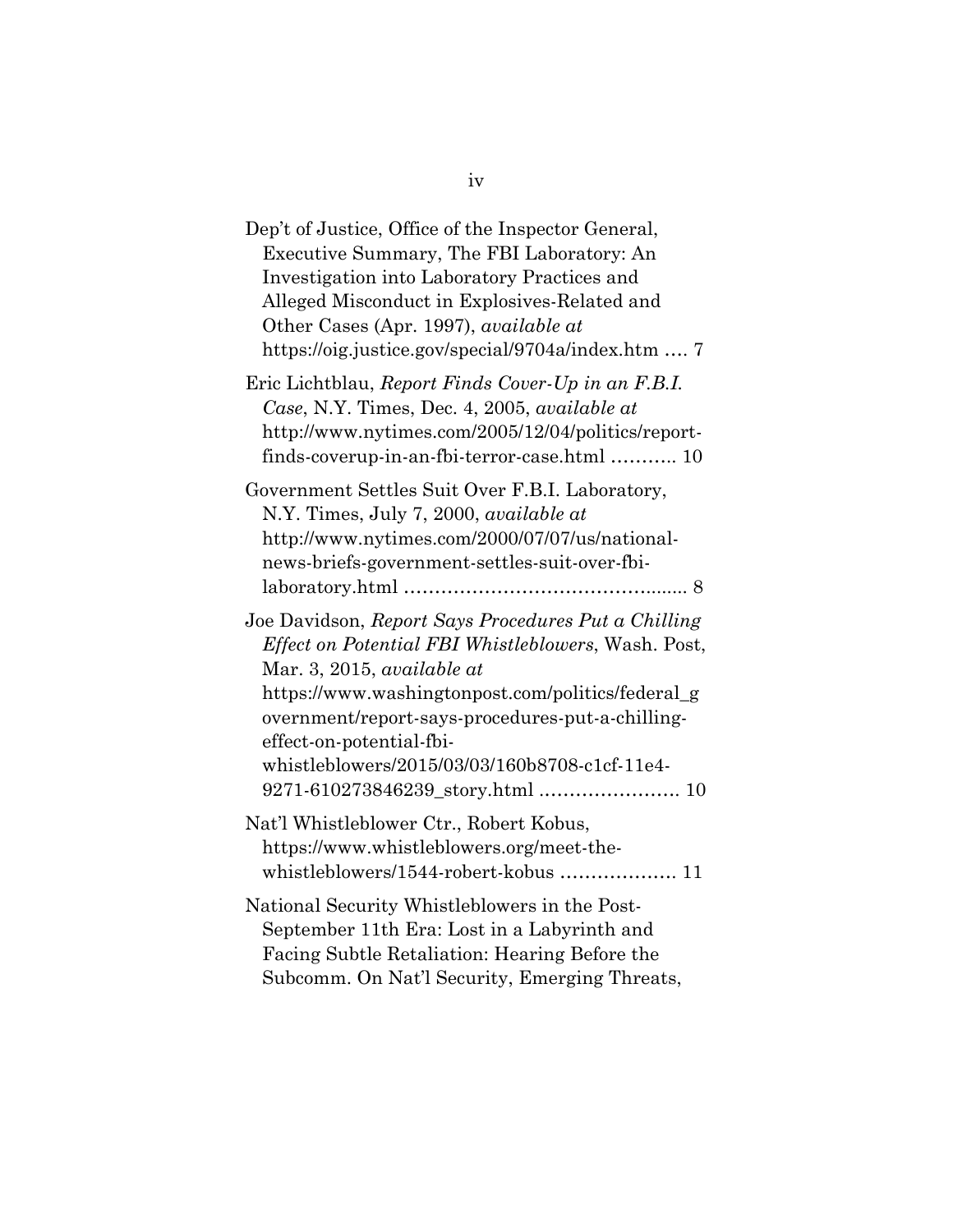| and Int'l Relations of the H. Comm. On Gov't        |
|-----------------------------------------------------|
| Terry Friedman, FBI whistle-blower leaves, gets     |
| \$1.16 million, CNN, February 27, 1998 available at |
| http://www.cnn.com/US/9802/27/fbi.whitehurst  7     |
| U.S. Gov't Accountability Off., GAO-15-112,         |
| Whistleblower Protection: Additional Actions        |
| Needed to Improve DOJ's Handling of FBI             |
|                                                     |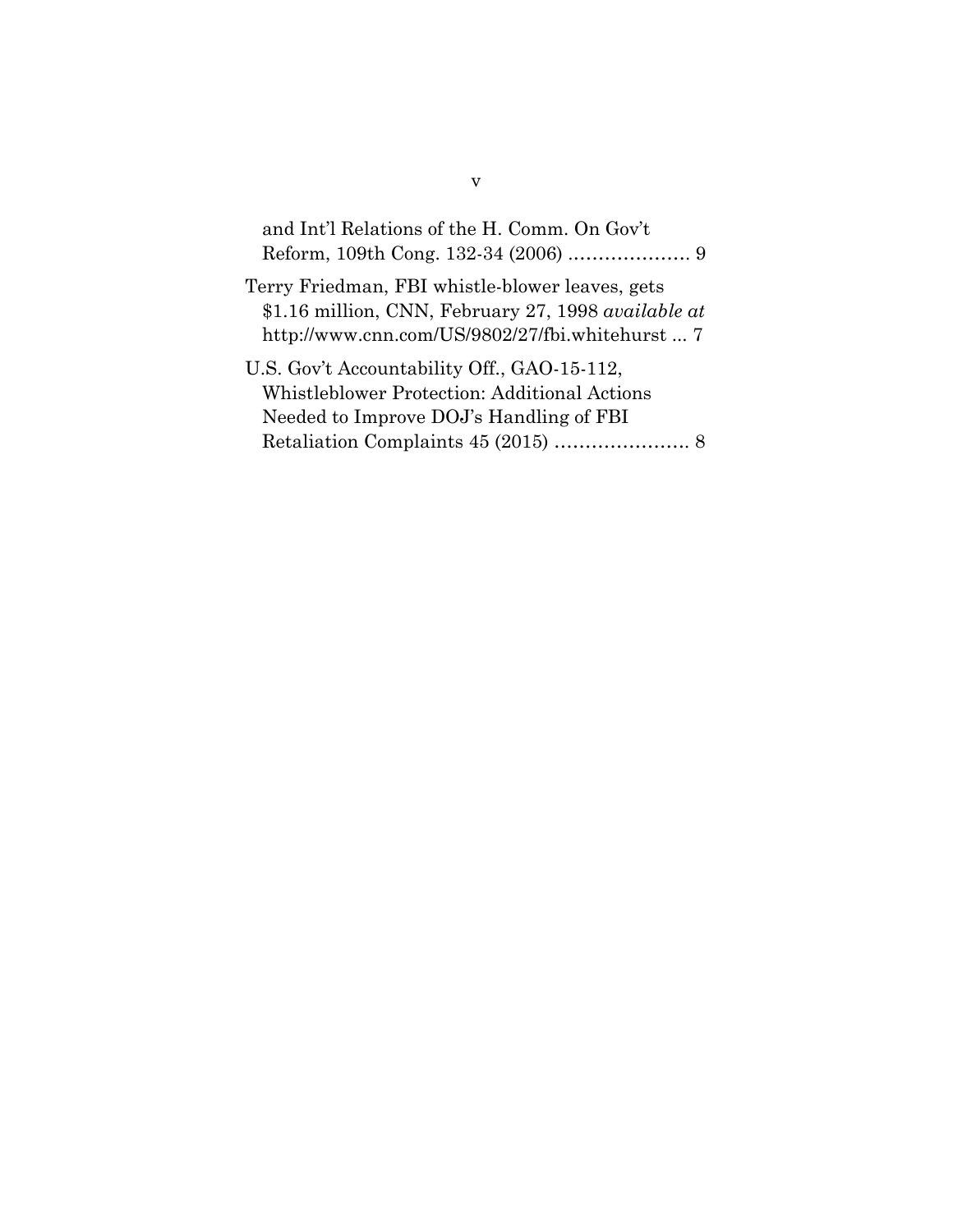#### **INTEREST OF** *AMICI CURIAE***<sup>1</sup>**

<span id="page-6-0"></span>Michael German, Robert Kobus, Jane Turner, and Dr. Frederic Whitehurst are former employees of the Federal Bureau of Investigation. During their tenures, they all reported misconduct at the FBI; and the ensuing investigations or litigation, as well as the repercussions they suffered, highlight the importance of robust whistleblower protections. These *amici* continue to advocate for protection of whistleblowers in the Executive Branch.

The National Whistleblower Center (NWC) is a nonprofit, non-partisan, tax-exempt, charitable organization dedicated to the protection of whistleblowers. Founded in 1988, the NWC is keenly aware of the challenges facing FBI employees who report misconduct. *See* National Whistleblower Center, *www.whistleblowers.org*. Part of the NWC's core mission is to monitor major legal developments and file amicus briefs in order to assist courts in understanding the important public-policy implications raised in many whistleblower cases. Two of the individual *amici*, Ms. Turner and Dr. Whitehurst, currently serve in leadership positions with the NWC.

The Project On Government Oversight (POGO) is a non-partisan independent watchdog organization that champions good government reforms. POGO's investigations into corruption, misconduct, and conflicts of interest achieve a more effective, accountable, open, and ethical federal government. Since its inception, POGO has been at the forefront of efforts to

<sup>1</sup> All parties have given their consent to the filing of *amicus*  briefs. No counsel for a party authored this brief in whole or in part, and no person other than *amici*'s counsel made a monetary contribution to fund the preparation or submission of this brief.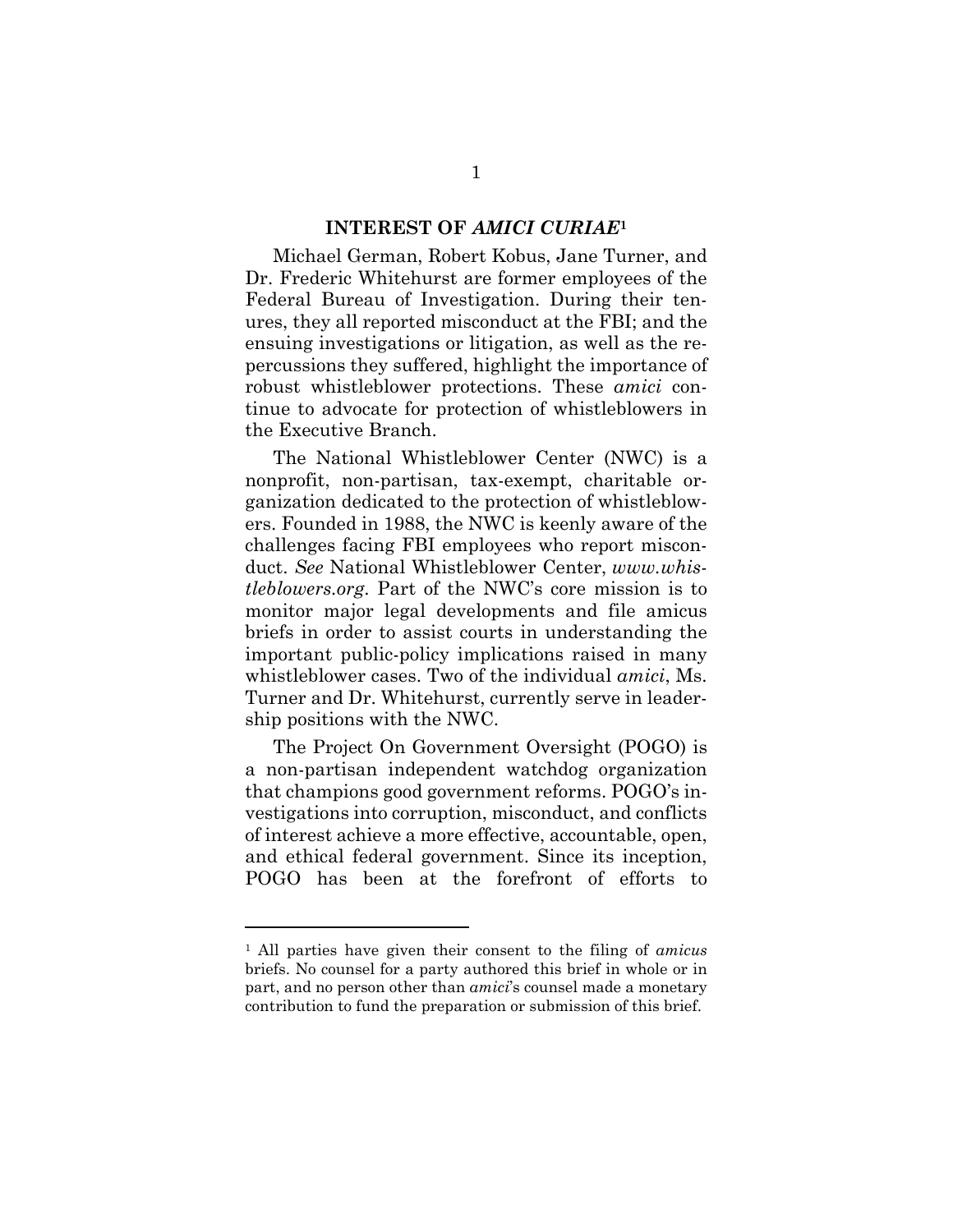<span id="page-7-0"></span>strengthen whistleblower protection laws, including the Whistleblower Protection Enhancement Act.

### **INTRODUCTION AND SUMMARY OF THE ARGUMENT**

This case concerns a key protection for employees at the Federal Bureau of Investigation who blow the whistle on misconduct. Federal law expressly shields whistleblowers from reprisal for protected disclosures. 5 U.S.C. §§ 2302, 2303; *see also id.* § 2301(b)(9). The Federal Circuit nonetheless held below that FBI whistleblowers who otherwise qualify to appeal certain adverse employment actions, such as termination, to the Merit Systems Protection Board (MSPB) may not claim once there that they were targeted in retaliation for blowing the whistle. That holding contravenes the statutory scheme Congress mandated for whistleblowers and exposes FBI employees to inadequate internal agency procedures. Without this Court's intervention, the Federal Circuit's decision will chill critical disclosures by would-be whistleblowers.

As Congress has recognized, whistleblowers "play a critical role in keeping our government efficient and honest." S. Rep. No. 114-261, at 1-2 (2016). Whistleblowers at the FBI, including the individual *amici*, have alerted the public to serious abuses, maintaining the American people's trust in the integrity and competence of their government. By reporting misconduct, however, whistleblowers often "risk retaliation from their employers," including "being demoted, reassigned, or fired." *Id.* 

Congress has thus accorded robust safeguards to ensure that federal employees feel protected and *are*  protected when they sound the alarm. As a general matter, Congress has afforded all military veterans in federal service—regardless of the agency in which the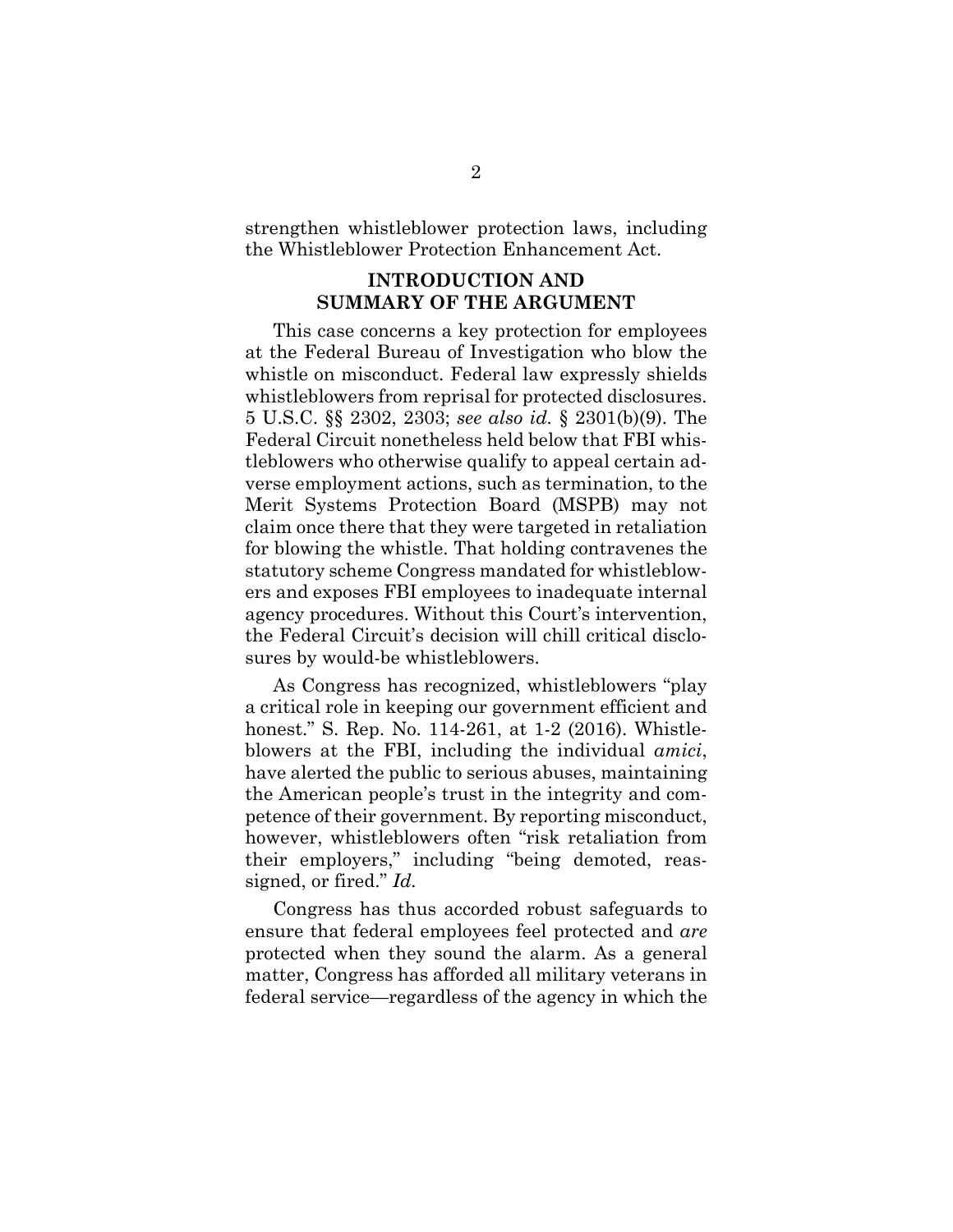veteran serves—heightened procedural rights, including the right to appeal certain adverse employment actions to the MSPB and to eventually seek judicial review. 5 U.S.C. §§ 7511, 7513(d), 7701. Those "preference-eligible" employees have the right to challenge before the MSPB (and on appeal) the agency's adverse employment action on the grounds that it is "not in accordance with law." *Id.*  $\S$  7701(c)(2)(C). Access to those adjudicative forums, and the attendant right to argue that the employee suffered an adverse action that violated the law, are preferences designed to "reward veterans for the sacrifice of military service." *Lathram* v. *Snow*, 336 F.3d 1085, 1093 (D.C. Cir. 2003) (quoting *Pers. Adm'r of Massachusetts* v. *Feeney*, 442 U.S. 256, 265 (1979)). No other employees in the FBI (or in a number of other agencies) possess similar rights.

Notwithstanding the right of preference-eligible employees to challenge adverse employment actions that are inconsistent with law, the Federal Circuit concluded that preference-eligible employees at the FBI—and *only* those at the FBI—cannot raise retaliation for whistleblowing as a defense in front of the MSPB. According to the Federal Circuit, retaliation for whistleblowing, despite its undisputed illegality, nevertheless does not qualify as being "not in accordance with law" under 5 U.S.C. § 7701.

That holding is illogical on its face. And it will cause serious harm by depriving preference-eligible FBI whistleblowers of a key avenue for redress. If the Federal Circuit's holding is left undisturbed, supervisors at the FBI will have a freer hand to fire a preference-eligible whistleblower for a protected disclosure, with the whistleblower barred from raising reprisal as an affirmative defense before the MSPB. There is no support in law or policy for such a result, especially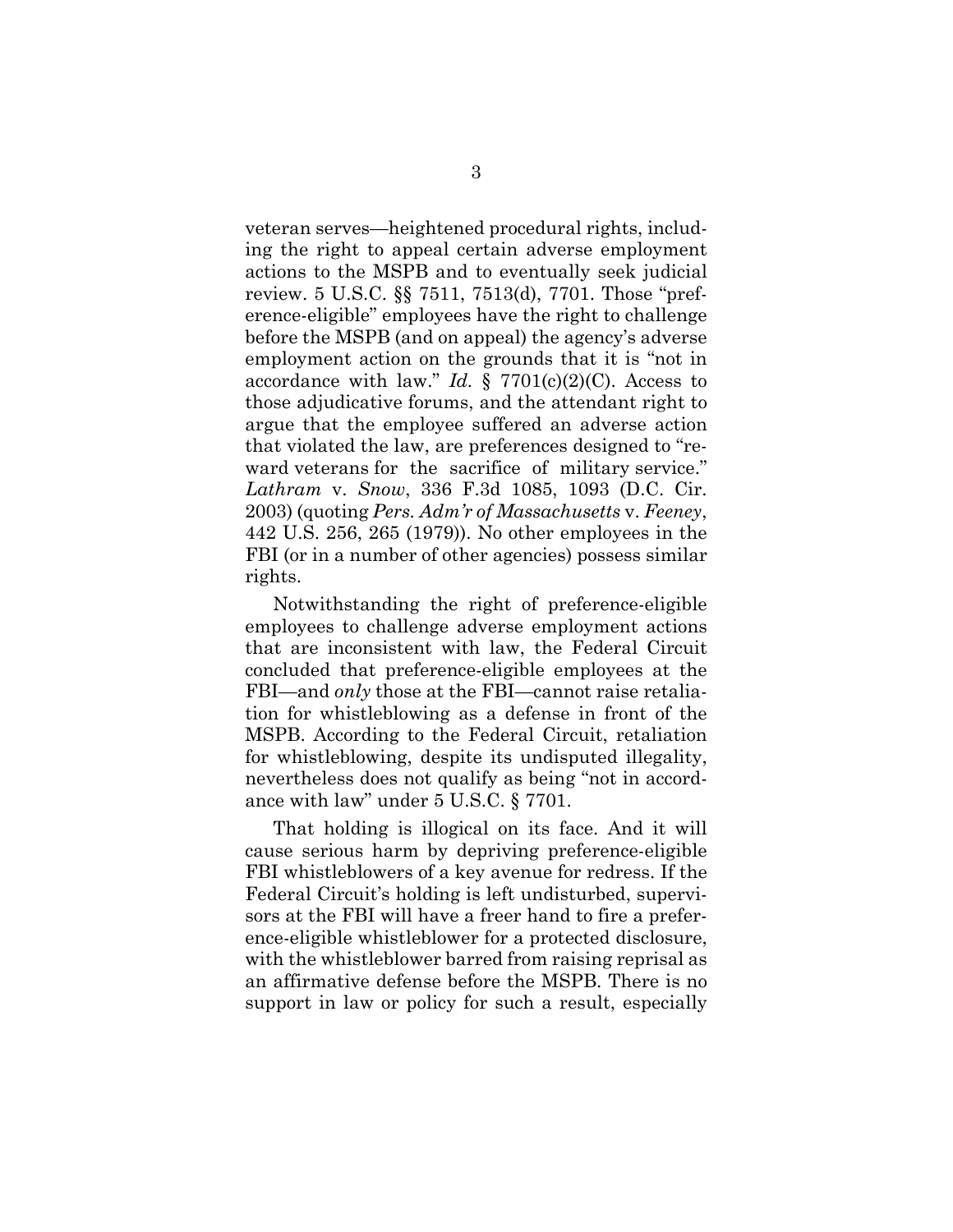<span id="page-9-0"></span>because preference-eligible whistleblowers elsewhere in the Federal Government would enjoy better protection.

The Federal Circuit's decision exposes preferenceeligible FBI employees to the proven inadequacies of internal FBI and Department of Justice procedures. As is made evident by the experiences of the individual *amici* and reports by government bodies, FBI whistleblowers who rely on internal channels are, unfortunately, often met with inordinate delay, inadequate investigations, and a lack of transparency. The Federal Circuit's decision thus frustrates Congress's intent to accord special protections to veterans.

Moreover, the Federal Circuit's decision is the latest in a long line of its decisions unduly narrowing whistleblower rights in the face of Congress's best efforts to provide otherwise. To restore the congressional plan for a comprehensive and effective regime of whistleblower protections, and to address a concerning trend of Federal Circuit decisions disregarding the whistleblower protections enacted by Congress, the Court should grant the petition and reverse the judgment below.

#### **ARGUMENT**

**I. The Federal Circuit's Decision Leaves Preference-Eligible FBI Whistleblowers Without Adequate Protection from Reprisal.** 

### **A. The Federal Circuit's Decision Contravenes The Plain Text Of The Statute.**

In recognition of the vital role federal whistleblowers play in maintaining the public trust, federal law shields whistleblowers from retaliation for protected disclosures. Specifically, employees are protected from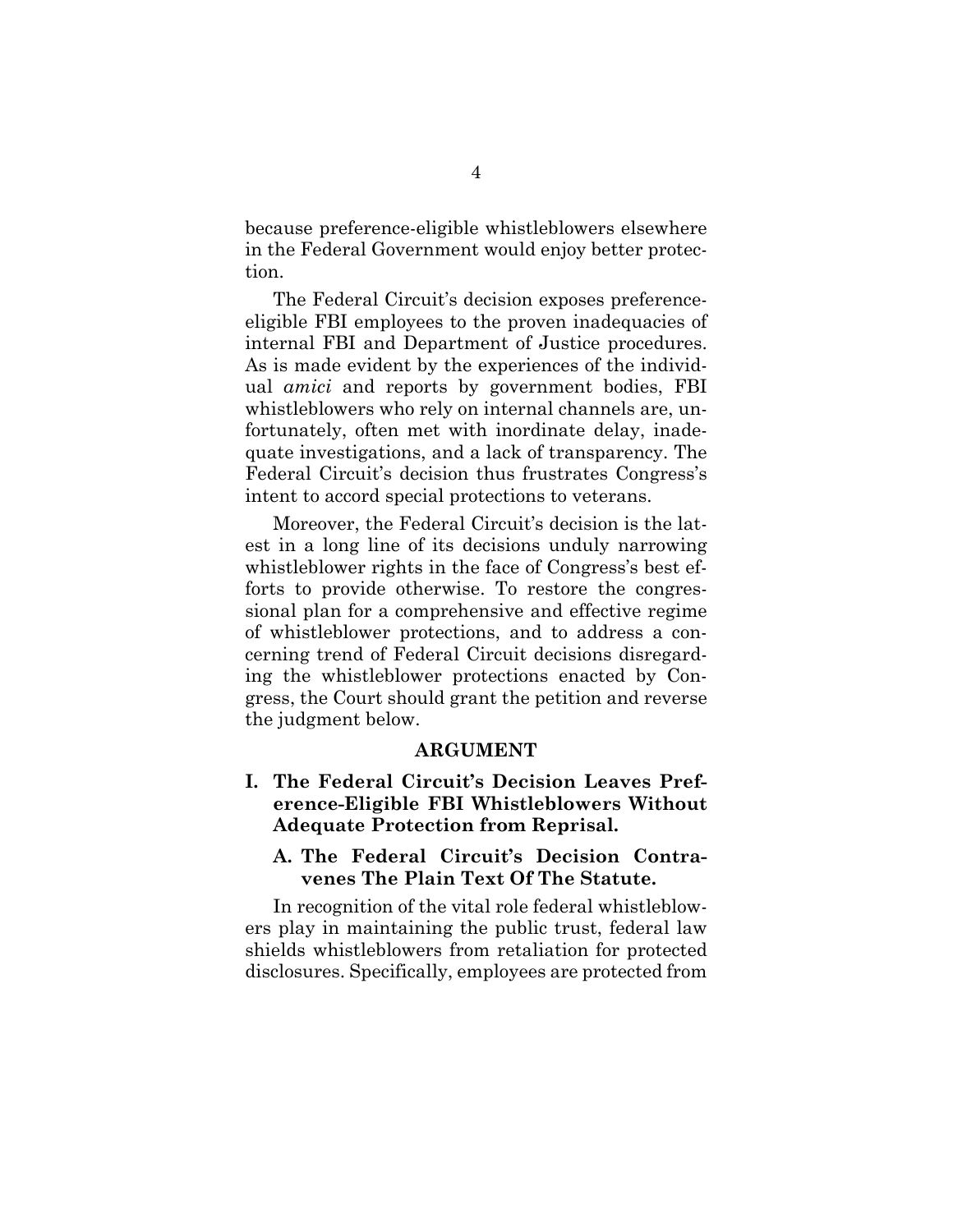reprisal if they disclose information that they reasonably believe evidences violations of law, gross mismanagement or waste, an abuse of authority, or a substantial and specific danger to public health or safety. *See* 5 U.S.C. §§ 2302, 2303.

Although these substantive protections generally remain constant for whistleblowers across various federal agencies, the procedures used to enforce this bedrock guarantee depend on the agency in which the whistleblower works and the whistleblower's position.

FBI employees, as a general matter, must rely on internal procedures promulgated by the Attorney General and specific to the FBI to enforce their right to be free from retaliation. *See id.* § 2303(b) (directing the Attorney General to promulgate regulations "to ensure" that whistleblower reprisals "shall not" occur); 28 C.F.R. Ch. I, Pt. 27. Under this statutory scheme and the implementing regulations, FBI employees generally have fewer remedies than other government employees. For instance, they do not have the right to independently "seek corrective action from" the MSPB. *See* 5 U.S.C. § 1221.

"Preference-eligible" FBI employees, however, possess a means for redress beyond internal FBI and DOJ channels. Unlike their colleagues, preference-eligible FBI employees may appeal certain adverse employment actions to the MSPB. *Id.* § 7701. Once in front of the MSPB, these employees are entitled to contend, among other things, that they suffered an adverse employment action that "was not in accordance with law." *Id.* § 7701(c)(2)(C). Preference-eligible FBI employees may also seek judicial review of adverse MSPB decisions in the Federal Circuit. *Id.* § 7703. These special protections accord with the "preferred position" of veterans in the Civil Service generally. *See*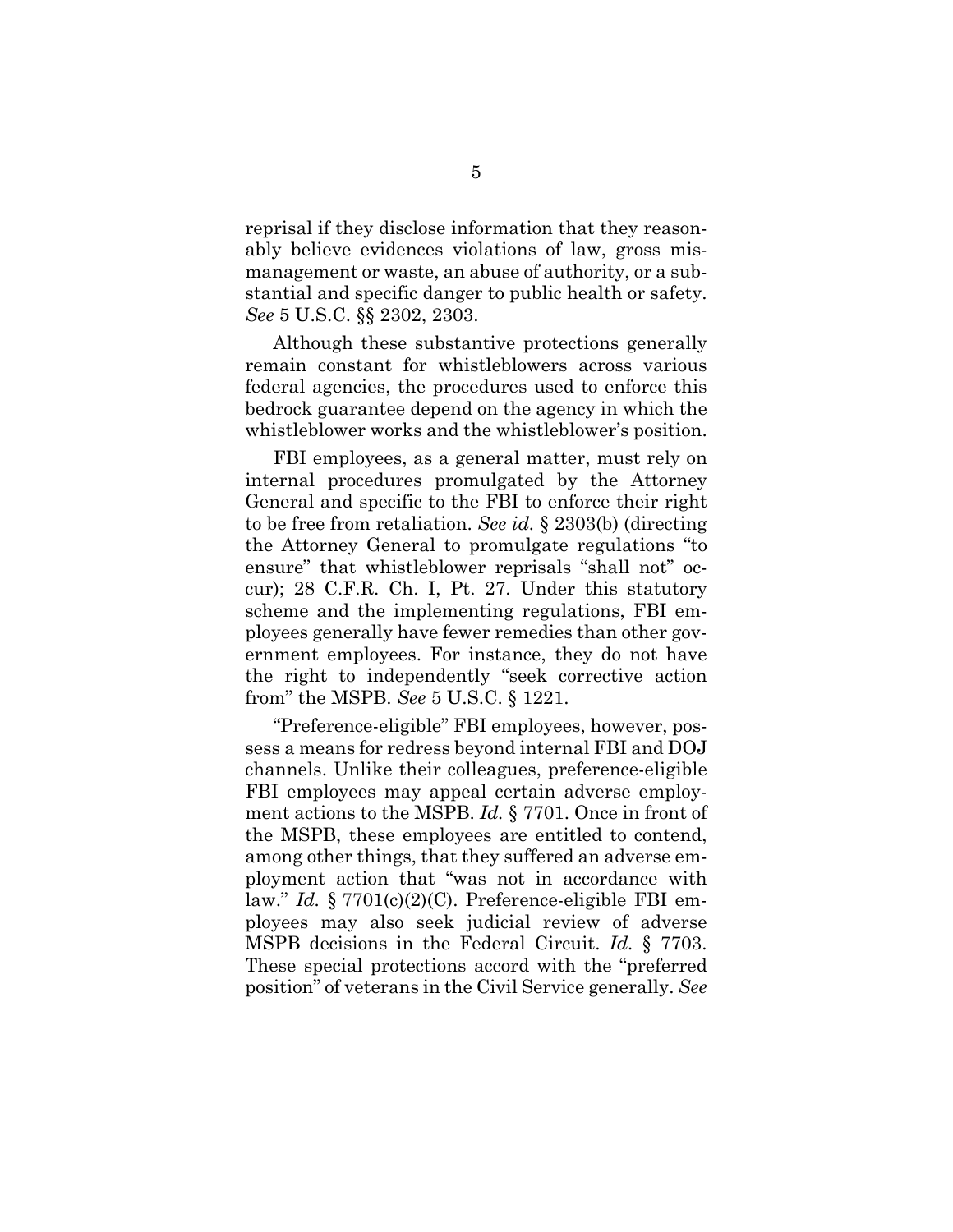<span id="page-11-0"></span>*United States* v. *Fausto*, 484 U.S. 439, 449 (1988); *Feeney*, 442 U.S. at 265; *see also, e.g.*, *Jarecki* v. *United States*, 590 F.2d 670, 679 (7th Cir. 1979) ("Congress chose to encourage and reward military service by granting certain preferences to veterans who desire public employment.").

Although it is undisputed that retaliation against FBI whistleblowers is an adverse employment action that is not in accordance with law, just as the statute requires, the Federal Circuit nonetheless concluded that preference-eligible FBI employees cannot raise whistleblower reprisal before the MSPB. That holding contravenes the plain text of the statute and means that preference-eligible FBI employees who want to do the right thing face a Hobson's choice: (1) entrust their careers to internal procedures that, as explained below, are inadequate, or (2) suppress vital information about internal misconduct. Moreover, the decision may dissuade qualified veterans from enlisting in the first place in an organization where they are unprotected from reprisal.

## **B. As The Experience Of** *Amici* **Shows, The Federal Circuit's Decision Exposes Preference-Eligible Whistleblowers To Flawed Procedures Simply Because They Work At The FBI.**

The troubling experiences of individual *amici*—former FBI employees who blew the whistle, suffered retaliation, and failed to obtain timely justice from internal procedures—are a testament to the danger posed by depriving FBI whistleblowers who are veterans of any means for redress beyond internal channels, notwithstanding Congress's solicitude for civil servants who risked their lives for our country.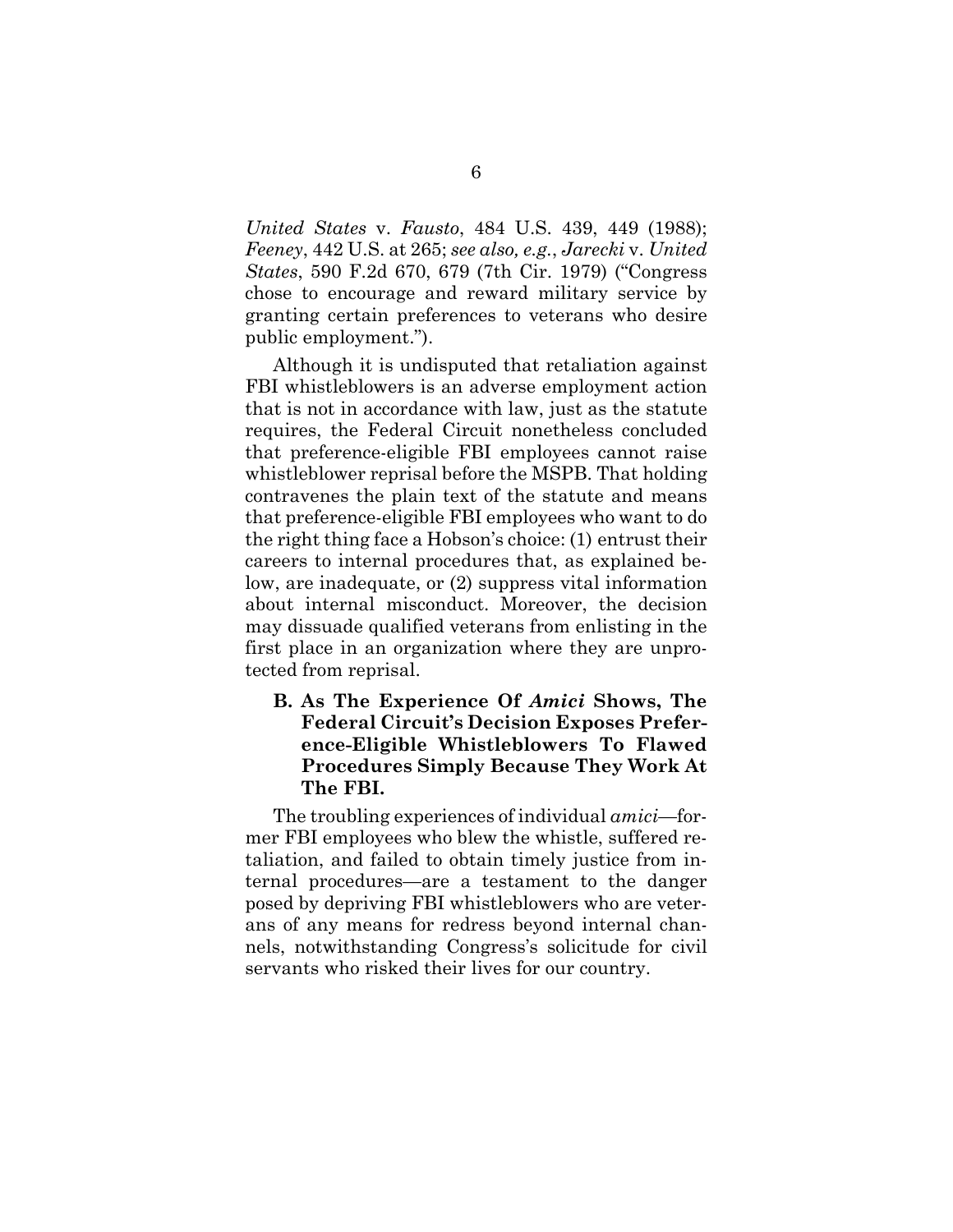1. It was only in 1999 that the Attorney General first promulgated final regulations pursuant to 5 U.S.C. § 2303. Before those regulations were enacted, *Amicus* Dr. Frederic Whitehurst was a Supervisory Special Agent in the FBI. He worked as a chemist and leading explosives residue examiner in the FBI's Laboratory.

 major cases." CNN, Feb. 27, 1998.3 Dr. Whitehurst disclosed serious misconduct and flawed techniques used by the FBI's lab. The information Dr. Whitehurst reported implicated evidence and testimony proffered in important criminal cases, including the prosecution of Mohammed Salameh, one of the 1993 World Trade Center bombers. And a 1997 report by the DOJ Inspector General substantiated "important" allegations made by Dr. Whitehurst. Dep't of Justice, Office of the Inspector General, Executive Summary, The FBI Laboratory: An Investigation into Laboratory Practices and Alleged Misconduct in Explosives-Related and Other Cases (Apr. 1997).2 The DOJ report—"a scathing 500-page study"—"blasted the famed lab for flawed scientific work and inaccurate, pro-prosecution testimony in

Nonetheless, after Dr. Whitehurst made his disclosures, the FBI transferred him out of his position at the FBI laboratory, forced him to undergo fitness-forduty evaluation, placed him on administrative leave, and denied him access to FBI facilities. Dr. Whitehurst filed suit in federal court alleging whistleblower retaliation and sought an injunction, among other things, to require the President to effectuate 5 U.S.C. § 2303. Shortly thereafter, President Clinton issued a

<sup>2</sup>*Available at* https://oig.justice.gov/special/9704a/index.htm.

<sup>3</sup> *Available at* http://www.cnn.com/US/9802/27/fbi.whitehurst/.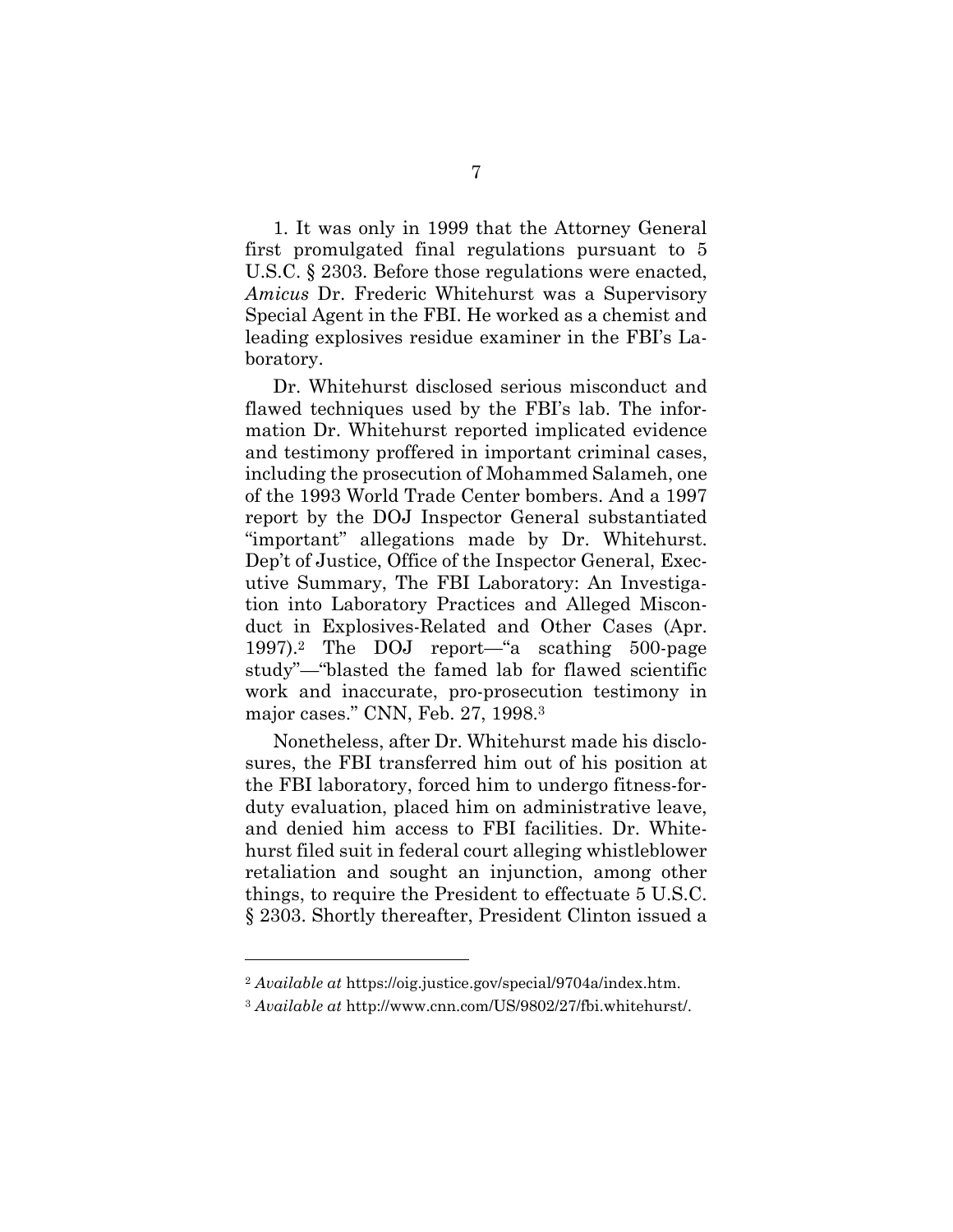memorandum directing the Attorney General to promulgate the relevant regulations. William J. Clinton, Memorandum for the Attorney General, 62 Fed. Reg. 23123 (Apr. 14, 1997). Eventually, Dr. Whitehurst settled his suit and left the FBI. *See Government Settles Suit Over F.B.I. Laboratory*, N.Y. Times, July 7, 2000.4

2. Unfortunately, despite Dr. Whitehurst's cautionary tale, the internal FBI and DOJ procedures created by regulation have proven to be an inadequate substitute for adjudication before a neutral arbiter.

a. A 2015 report by the Government Accountability Office (GAO) reviewed the 62 FBI whistleblower retaliation complaints that the DOJ closed from 2009 to 2013. *See* U.S. Gov't Accountability Off., GAO-15-112, Whistleblower Protection: Additional Actions Needed to Improve DOJ's Handling of FBI Retaliation Complaints 45 (2015). Of the 62 complaints closed, only *four* were adjudicated on the merits, three of which were adjudicated in favor of the whistleblower. *Id.* at 22. Each of those three reprisal complaints took at least eight years to reach resolution. *Id.* 

The GAO explained that the FBI's reprisal-complaint procedures were implemented in such a way that "could deny whistleblowers access to recourse, could permit retaliatory activity to go uninvestigated, and may have a chilling effect on other potential whistleblowers."5 *Id.* at 20.

<sup>4</sup> *Available at* http://www.nytimes.com/2000/07/07/us/nationalnews-briefs-government-settles-suit-over-fbi-laboratory.html.

<sup>5</sup> Congress addressed one of the issues raised in the GAO report in the FBI Whistleblower Protection Enhancement Act of 2016 by expanding the list of persons and entities to whom an FBI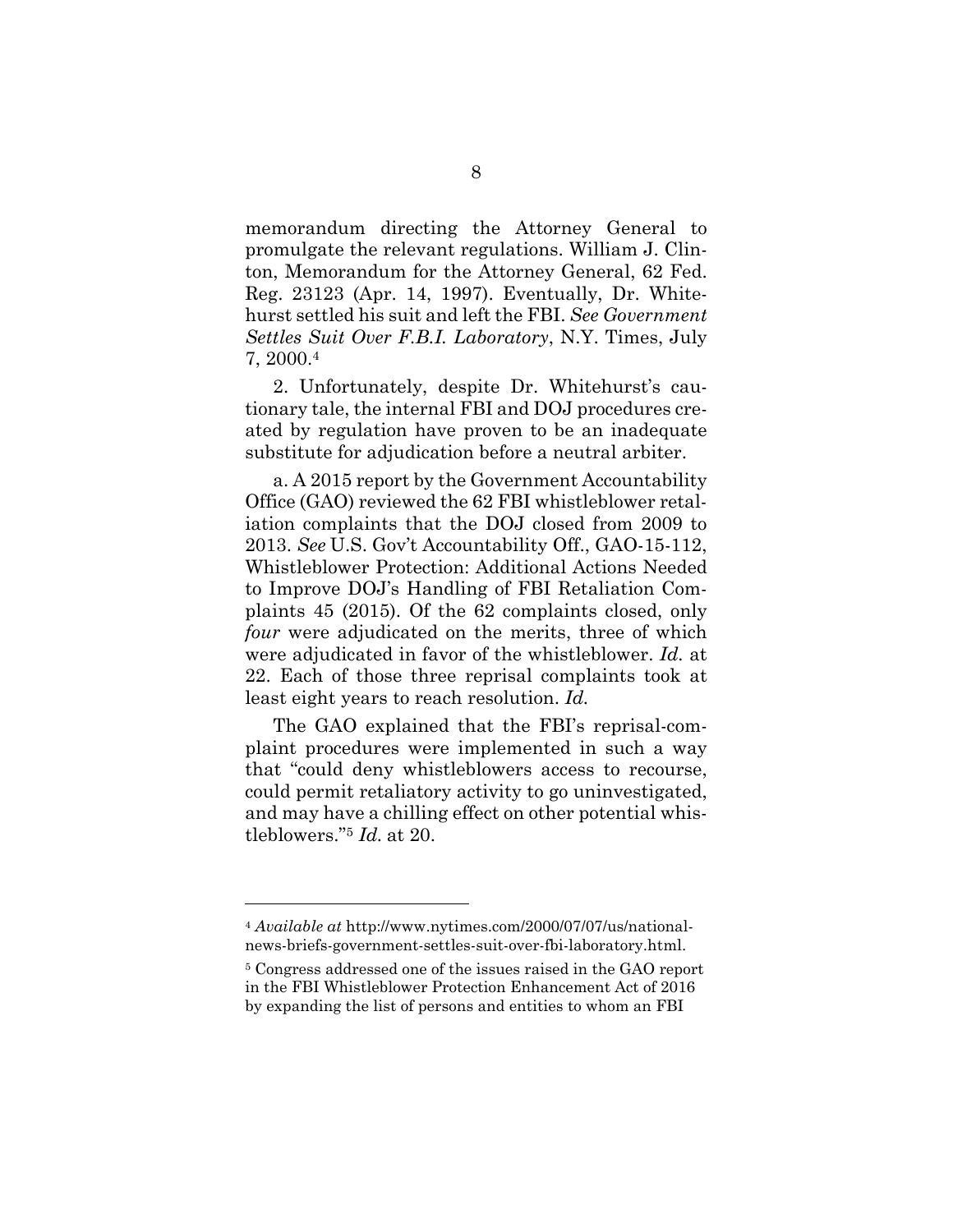b. The experiences of the individual *amici* are consistent with the GAO's findings and starkly illustrate the serious deficiencies in the FBI's internal procedures implemented since Dr. Whitehurst's case.

*Amicus* former Special Agent Michael German experienced those deficiencies firsthand. Mr. German, who worked for the FBI for 16 years, enjoyed an unblemished disciplinary record and consistent exceptional performance reviews. In 2002, Mr. German learned that the FBI made an illegal recording in violation of Title III wiretap regulations during a counterterrorism investigation. Mr. German reported this misconduct within his chain of command. Over the following two years, as the Inspector General failed to investigate Mr. German's allegations or protect him from retaliation, FBI officials backdated and falsified documents to cover up the misconduct he had reported. *See* National Security Whistleblowers in the Post-September 11th Era: Lost in a Labyrinth and Facing Subtle Retaliation: Hearing Before the Subcomm. On Nat'l Security, Emerging Threats, and Int'l Relations of the H. Comm. On Gov't Reform, 109th Cong. 132-34 (2006) (Statement of Michael German). Mr. German was subsequently prevented from participating in several investigations and was barred from training other agents, and FBI inspectors soon began investigating Mr. German. *Id.* at 133.

In 2004, Mr. German reported the violations to Congress and resigned from the FBI in protest. Only *after* Mr. German *publicly* disclosed the misconduct did the DOJ Inspector General begin an investigation in earnest. *Id.* Sixteen months later, the Inspector

employee could make a protected disclosure, including "supervisor[s] in the direct chain of command" of the whistleblower. 5 U.S.C. § 2303(a)(1)(A).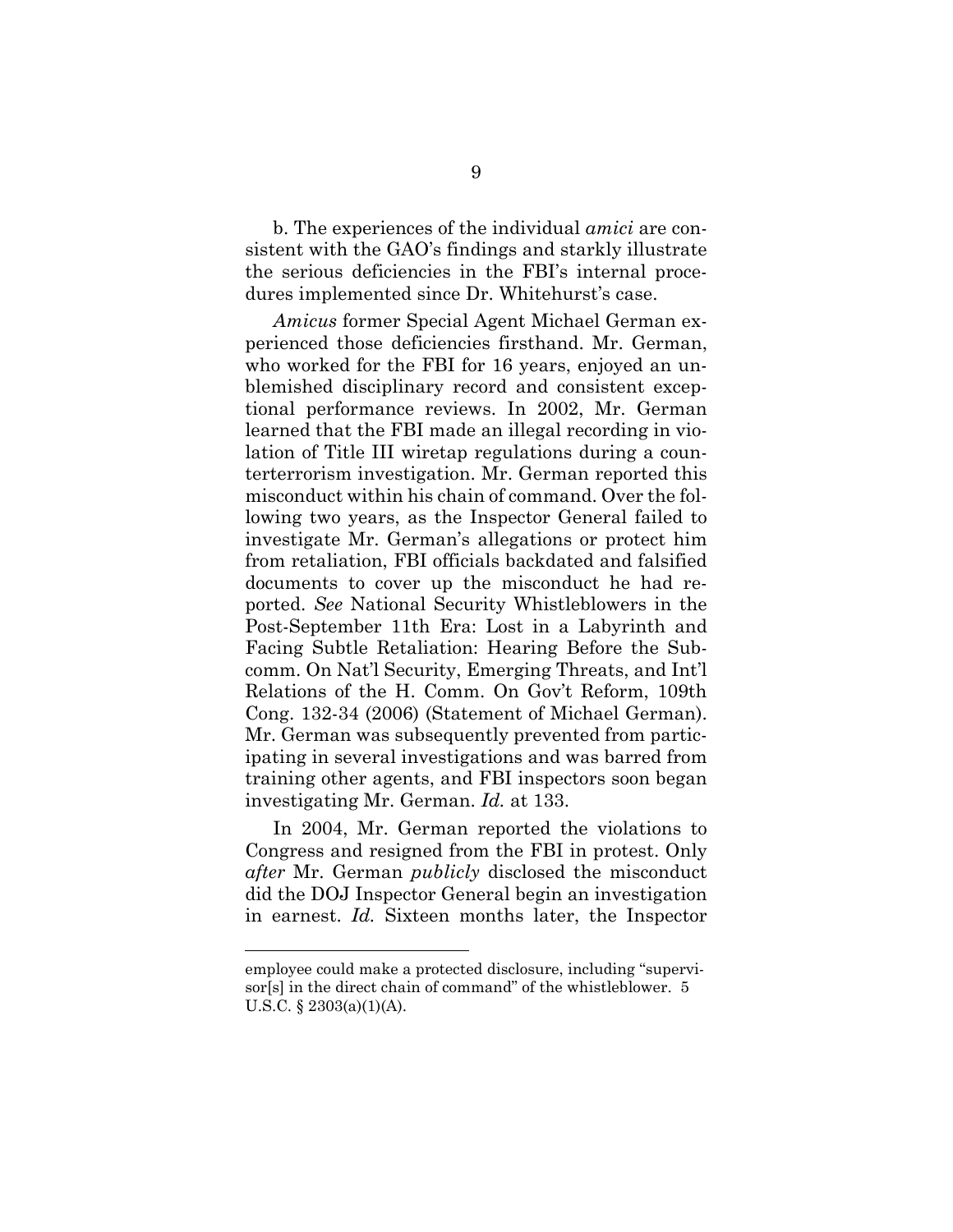General issued a report that "validated most of Mr. German's central accusations" and found that the FBI had retaliated against him for reporting the misconduct. Eric Lichtblau, *Report Finds Cover-Up in an F.B.I. Case*, N.Y. Times, Dec. 4, 2005.6 The FBI appealed the Inspector General's findings, but, having already resigned from the FBI, Mr. German chose not to pursue years more in costly and protracted litigation.

The experience of another *amicus*, Jane Turner, demonstrates that even where a complaint made within internal channels does spur an investigation into whistleblower reprisal, the investigation (and the whistleblower) may languish for years. In 2002, FBI Special Agent Turner—who had served at the FBI since 1978—learned that colleagues had stolen items from Ground Zero after the September 11, 2001 terrorist attacks. She reported the thefts to the DOJ Inspector General. Shortly thereafter, Ms. Turner received a negative performance review and was placed on leave and given a notice of proposed removal. Rather than have a formal termination on her record, Ms. Turner retired from the FBI. She filed a complaint of whistleblower reprisal through the FBI's internal channels, pursuant to 5 U.S.C. § 2303 and 28 C.F.R. Ch. I, Part 27. It took over 10 years for the DOJ to adjudicate Ms. Turner's complaint, and the DOJ ultimately determined that Ms. Turner was indeed unlawfully subjected to retaliation. But it was a pyrrhic victory. By the time her complaint was held to be meritorious, Ms. Turner was beyond the FBI's mandatory retirement age. *See* Joe Davidson, *Report Says Proce-*

<sup>6</sup> *Available at* http://www.nytimes.com/2005/12/04/politics/report-finds-coverup-in-an-fbi-terror-case.html.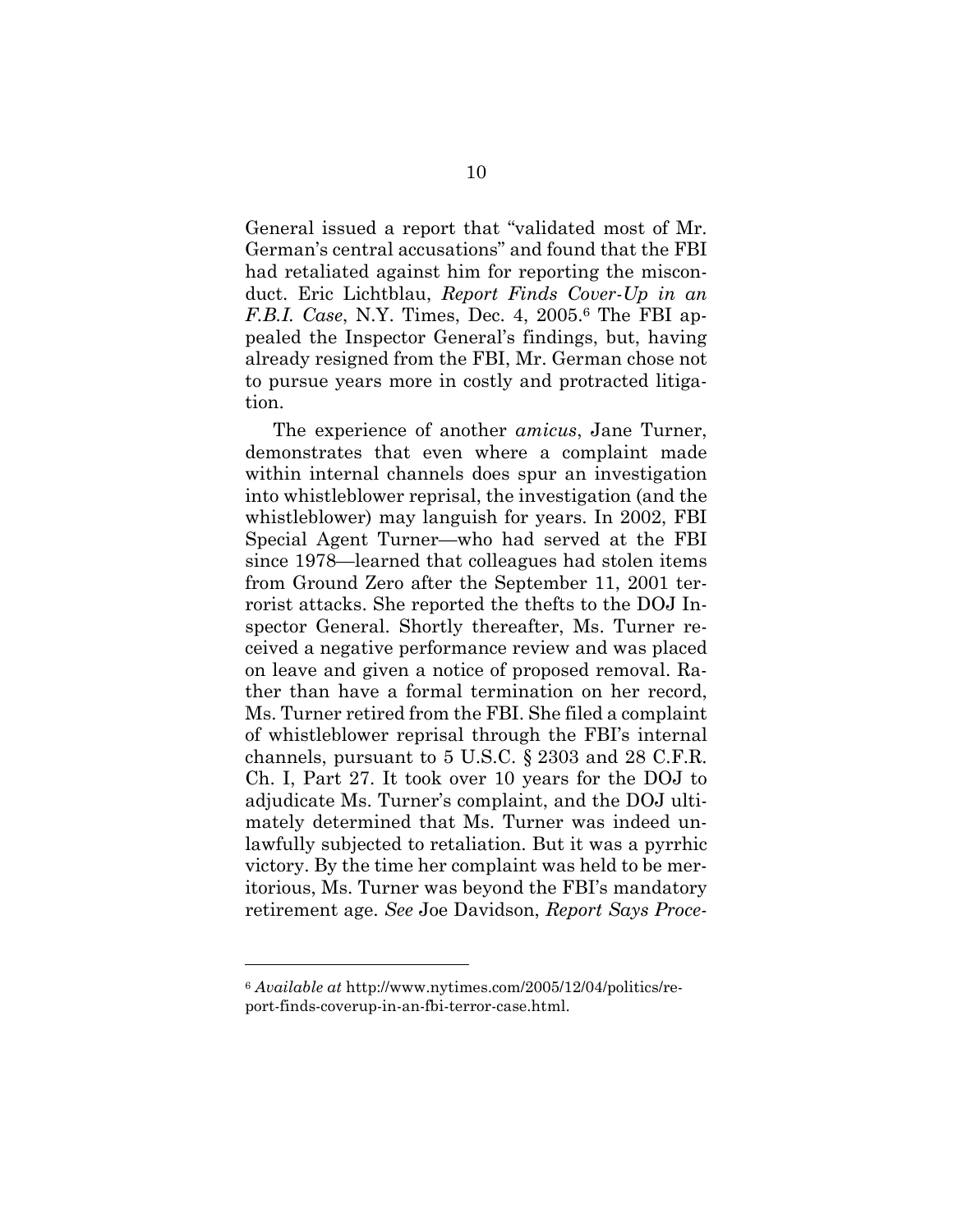*dures Put a Chilling Effect on Potential FBI Whistleblowers*, Wash. Post, Mar. 3, 20157; *see also* Nat'l Whistleblower Ctr., Jane Turner, https://www.whistleblowers.org/meet-the-whistleblowers/84-janeturner. For Ms. Turner, justice delayed became justice denied.

The Kafkaesque experience of *Amicus* Robert Kobus, who waited for nearly a decade for resolution of his complaint, is yet another illustration of the internal process's problems. Mr. Kobus worked at the FBI's New York Field Office for 35 years. In October 2005, Mr. Kobus made a protected disclosure regarding some of his colleagues' abuses of the FBI's leave policy. After his disclosure, Mr. Kobus was reassigned to work alone on a deserted floor, surrounded by over 100 empty desks. Within days of his disclosure, FBI agents came to his home to take away his assigned vehicle, in front of his family. And when Mr. Kobus requested flextime to allow him to visit his dying mother, the FBI took months to process the paperwork. Although the DOJ Inspector General found in 2006 that Mr. Kobus had been unlawfully subjected to whistleblower reprisal, the matter lingered for nearly 10 years thereafter without resolution. In 2015, the DOJ Office of Attorney Recruitment and Management finally entered an order upholding the Inspector General's findings. *See* Carrie Johnson, *A Decade After Blowing the Whistle on the FBI, Vindication*, Nat'l

<sup>7</sup> *Available at* https://www.washingtonpost.com/politics/federal\_government/report-says-procedures-put-a-chilling-effecton-potential-fbi-whistleblowers/2015/03/03/160b8708-c1cf-11e4- 9271-610273846239\_story.html.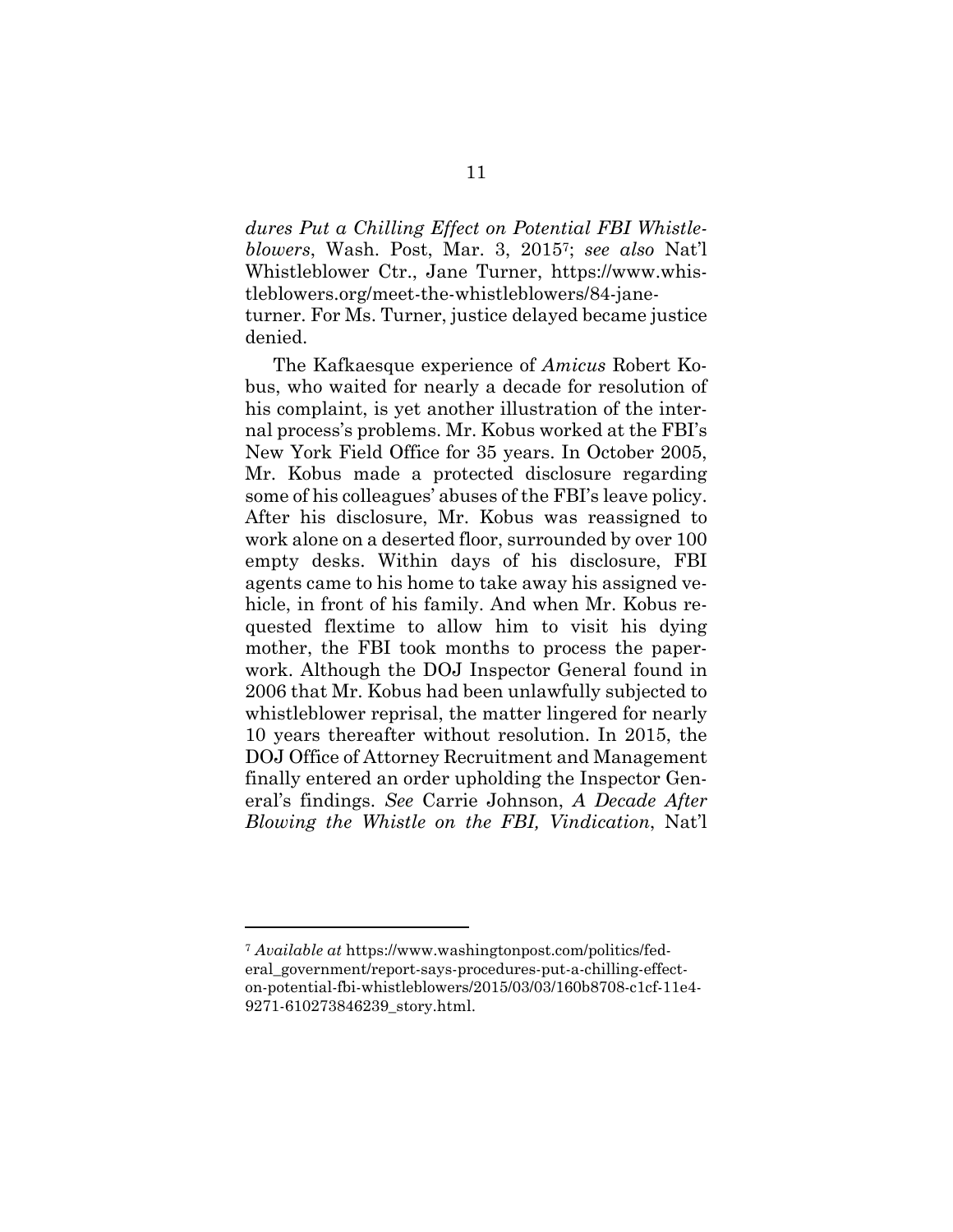<span id="page-17-0"></span>Public Radio (Apr. 15, 2015)<sup>8</sup>; see also Nat'l Whistleblower Ctr., Robert Kobus, https://www.whistleblowers.org/meet-the-whistleblowers/1544-robert-kobus.

## **C. The FBI Regulations Provide Lesser Protections Than Congress Intended To Grant To Veterans.**

Even if the DOJ and FBI handled whistleblower complaints perfectly, the regulatory process adopted by the Attorney General is not designed to provide the full panoply of protections that Congress chose to make available to veterans who work at the FBI. For example, preference-eligible employees have an explicit right to an on-the-record hearing before a decision is rendered by the MSPB. *See* 5 U.S.C. § 7701(a)(1), (b)(1). By contrast, under internal FBI procedures, on-the-record evidentiary hearings are discretionary and are not conducted by judges (administrative or otherwise). *See* 28 C.F.R. § 27.4(e)(3).

Indeed, preference-eligible employees receive an unparalleled procedural safeguard: the ability to appeal from the MSPB to Article III judges, first in the Federal Circuit and, if review is granted, by the Justices of this Court. See 5 U.S.C. § 7703(a). A non-preference-eligible FBI employee whose complaint is rejected, by contrast, may appeal *only* to the Deputy Attorney General, a political appointee whose work is closely connected to the FBI, which is, of course, the exact subject of the employee's disclosure. 28 C.F.R. § 27.5; *cf. CFTC* v. *Schor*, 478 U.S. 833, 848 (1986) (Article III "safeguard[s] litigants' right to have claims

<sup>8</sup>*Available at* https://www.npr.org/2015/04/15/398518857/9-

years-after-blowing-the-whistle-on-the-fbi-he-s-been-vindicated.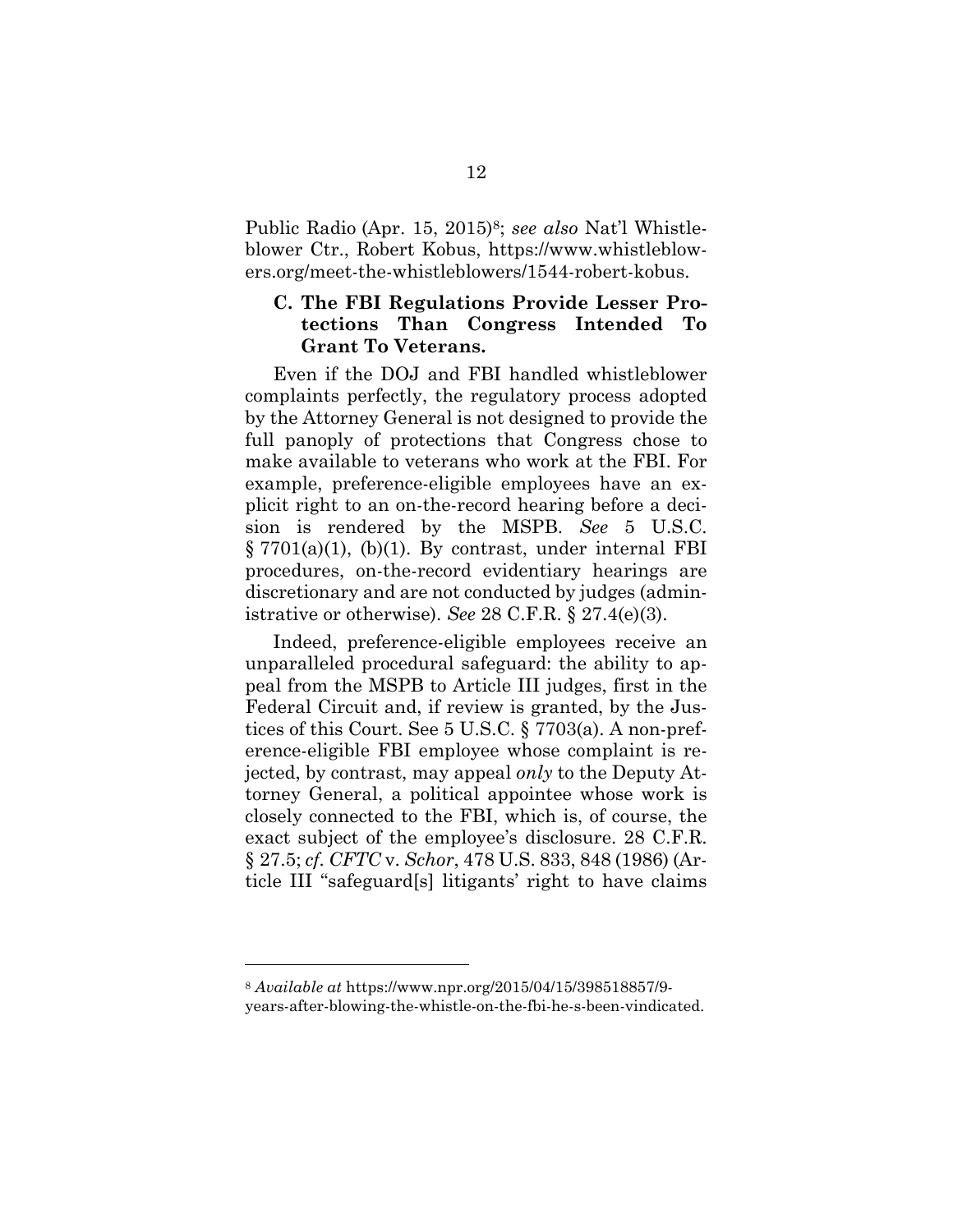<span id="page-18-0"></span>decided before judges who are free from potential domination by other branches of government") (internal quotation marks omitted).

The Federal Circuit's decision contravenes Congress's intent to accord important protections to preference-eligible FBI employees, who risked their lives for our country. If the decision stands, those employees will be forced to call upon an internal process that, even if it functioned perfectly (it does not), cannot meet the high procedural bar Congress provided veterans who work in the Federal Government.

### **II. Certiorari Should Be Granted To Correct The Federal Circuit's Concerning Pattern Of Unduly Narrowing Whistleblower Protections.**

This Court's intercession is needed not just to correct a clear error of statutory construction in this important case, but also because the Federal Circuit's decision is part of an unfortunate pattern with respect to whistleblower safeguards. The Federal Circuit and the MSPB have continuously eroded vital whistleblower protections despite "clear legislative history and the plain language" of the relevant statutes to the contrary. S. Rep. No. 112-155, at 4 (2012). Congress has been spurred to overrule the Federal Circuit's decisions in this area with alarming frequency. Yet Congress cannot, and should not be expected to, act every time the Federal Circuit issues a clearly erroneous interpretation; the Court should thus take this opportunity to intercede and arrest this troubling trend.

1. Consider the Court of Appeals' decisions improperly narrowing the types of disclosures that qualify for whistleblower protection. As enacted, the Civil Service Reform Act protected "a disclosure" evidencing a reasonable belief of specified misconduct. 5 U.S.C. § 2302(b)(8). Congress amended the CSRA in 1989 to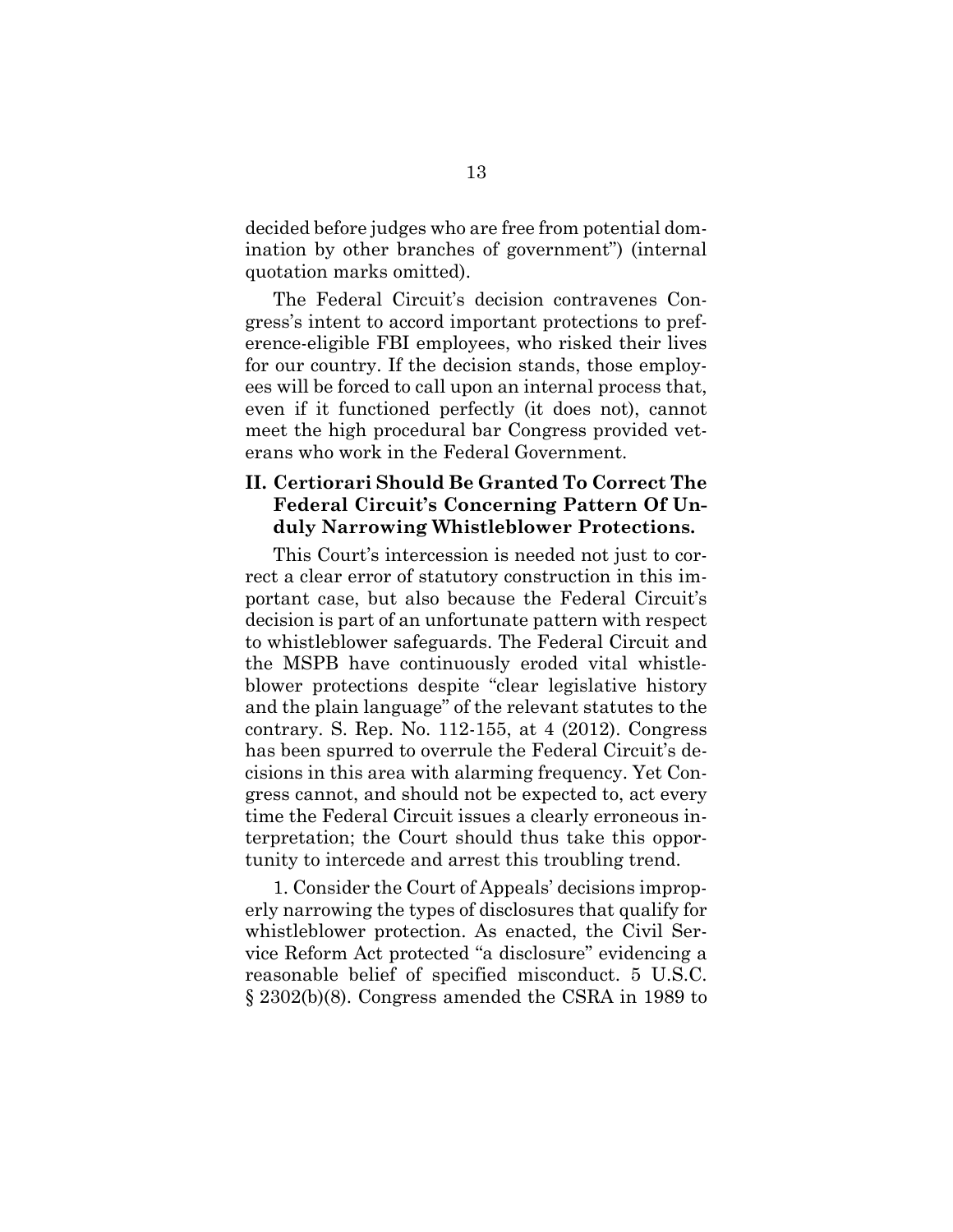make clear that *any* disclosure is protected, changing the phrase "a disclosure" to "any disclosure." S. Rep. No. 100-413 at 12-13 (1988)9; *see* Pub. L. No. 101-12, § 4. Congress stressed that disclosures should "be encouraged," and instructed that the MSPB and the courts "should not erect barriers to disclosures which will limit the necessary flow of information from employees who have knowledge of government wrongdoing." S. Rep. No. 100-413, at 13 (1988).

Unfortunately, the Federal Circuit and the MSPB did just that. As Congress found just six years later, they mounted a "steady attack on achieving the legislative mandate" with rulings limiting the types of disclosures warranting whistleblower protection. H.R. Rep. No. 103-769, at 17-18 & n.15 (1994) (listing cases).10 In blistering language, Congress denounced the MSPB's "inability to understand that 'any' means 'any'" as "perhaps [its] most troubling precedents." *Id.*  at 18.

But the Federal Circuit and MSPB did not get the message. To the contrary, Congress found in 2012, they "continued to undermine the [statute's] intended

<sup>9</sup>*See* 135 Cong. Rec. H740-01, at H747 (1989) (explaining that Senate Report 100-413 is part of the "legislative history of this measure").

<sup>10</sup>*See Haley* v. *Dep't of Treasury*, 977 F.2d 553 (Fed. Cir. 1992) (disclosure unprotected where implicated law afforded discretion to decisionmaker); *Padilla* v. *Dep't of Air Force*, 55 M.S.P.R. 540 (M.S.P.B. 1992) (disclosures unprotected where made in grievance and equal-employment opportunity processes, memorandum alleging "fraud, waste, and abuse," and letter to congressman); *Fisher* v. *Dep't of Defense*, 52 M.S.P.R. 470, 474 (M.S.P.B. 1992) (MSPB jurisdiction is limited to "only those disclosures made outside grievance procedures and discrimination complaint processes").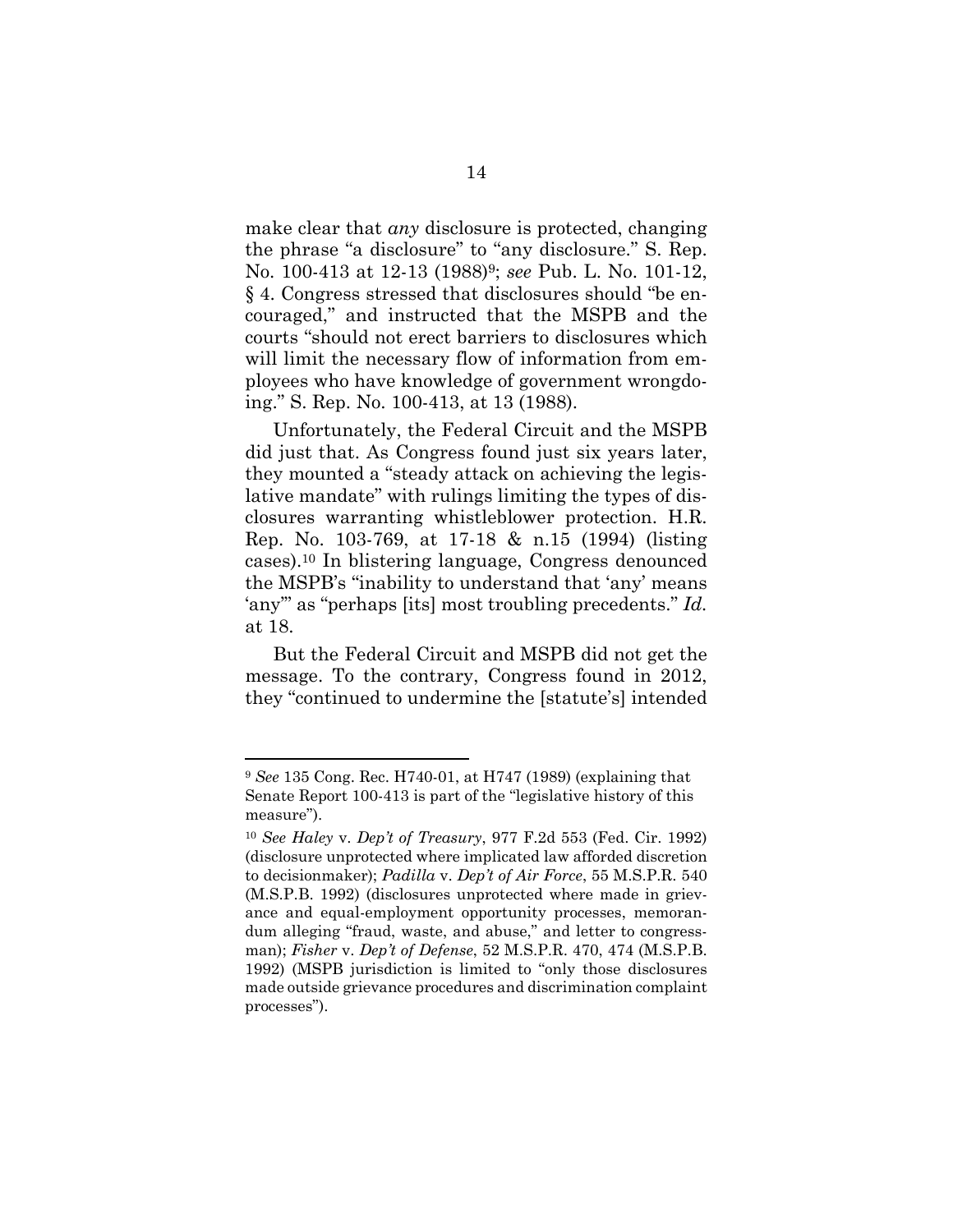meaning by imposing limitations on the kinds of disclosures by whistleblowers that are protected." S. Rep. No. 112-155, at 4-5 (2012). So Congress, once again, amended the statute to overturn "several court decisions" that failed to apply the "very broad protection required by the plain language." *Id.* at 5; *see* Pub. L. No. 112-199, Title I, § 101, overruling *Horton* v. *Dep't of Navy*, 66 F.3d 279 (Fed. Cir. 1995), and *Willis* v. *Dep't of Agriculture*, 141 F.3d 1139 (Fed. Cir. 1998). The amendments were aimed at "mak[ing] clear, once and for all, that Congress intends to protect 'any disclosure' of certain types of wrongdoing in order to encourage such disclosures." S. Rep. No. 112-155, at 5 (2012).

2. In addition, Congress has been forced to overrule "a string of restrictive Merit Systems Protection Board and federal court decisions" that made it "unduly difficult" for whistleblowers to establish a *prima facie* case. 135 Cong. Rec. 4512 (1989); *see* Pub. L. No. 101-12, § 3(a)(13). The Federal Circuit "erased the [statute's] clear legislative intent." H.R. Rep. No. 103- 769, at 18 (1994); *see Clark* v. *Dep't of Army*, 997 F.2d 1466, 1473 (Fed. Cir. 1993). In response, Congress amended the statute to restore its initial intent. *See*  H.R. Rep. No. 103-769, at 3 (1994); Pub. L. No. 103- 424, § 4(b). Some years later, however, Congress was once again moved to dispel an erroneously restrictive Federal Circuit interpretation of the requirements for a *prima facie* case. S. Rep. No. 112-155 at 9-10, 42 (2012); *see* Pub. L. No. 112-199, § 103.

\* \* \* \*

Retaliation for whistleblowing is sadly prevalent among employees of the Executive Branch. A 2011 report by the MSPB that included survey responses